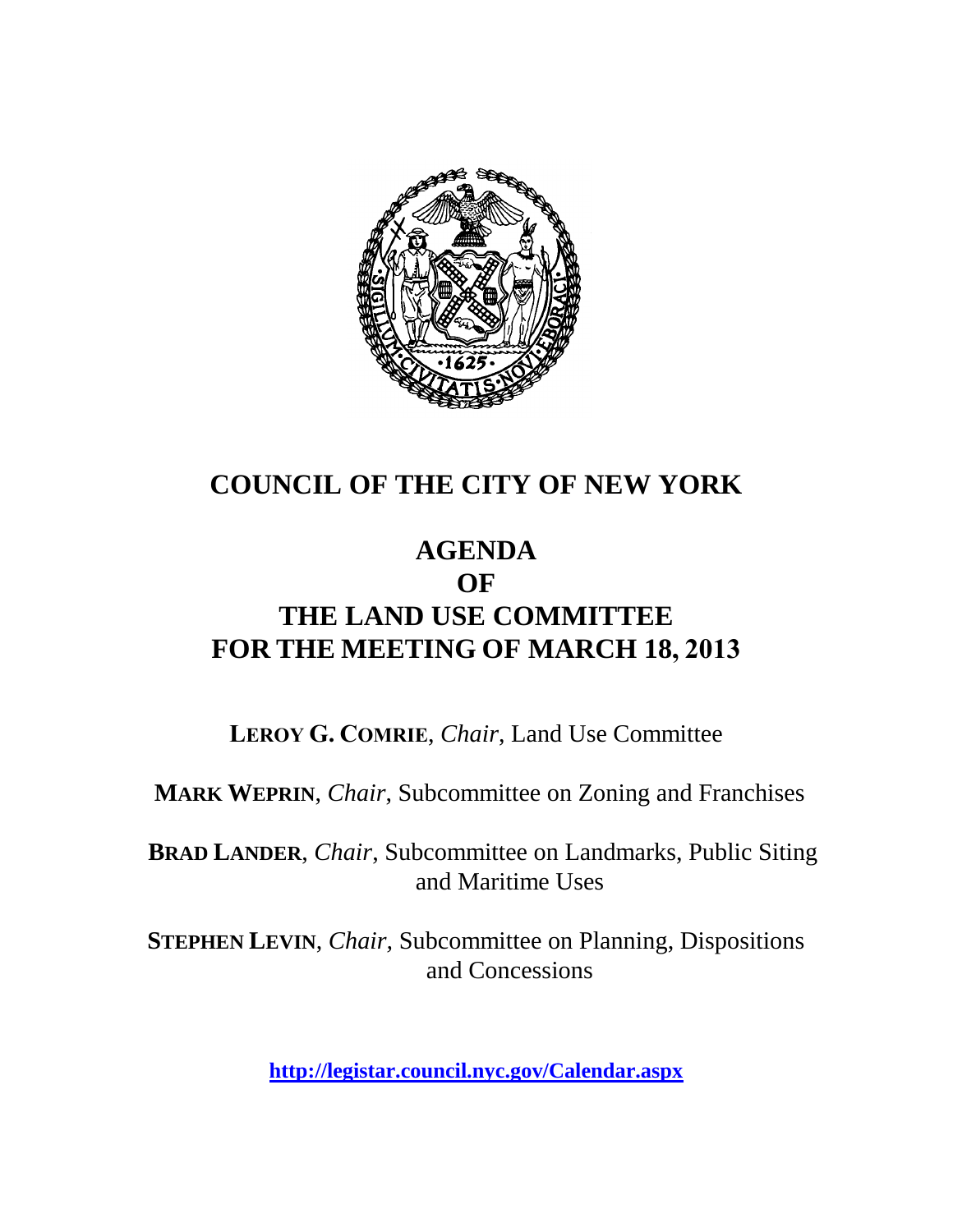# **AGENDA OF THE LAND USE COMMITTEE**

The Land Use Committee will hold a meeting in the **Council Committee Room, 16th Floor, 250 Broadway,** New York City, New York 10007, commencing at **10:00 A.M. on Monday, March 18, 2013**, and will consider the following items and conduct such other business as may be necessary:

### **L.U. NOS. 766, 767, 768, 769, 770, 771 AND 772 ARE RELATED**

### **L.U. NO. 766**

# **SOUTH STREET SEAPORT-PIER 17**

### **MANHATTAN CB - 1 C 130052 ZMM**

Application submitted by South Street Seaport Limited Partnership pursuant to Sections 197-c and 201 of the New York City Charter for the amendment of the Zoning Map, Section Nos. 12b and 12d, changing from a C2-8 District to a C4-6 District property bounded by South Street, Brooklyn Bridge, the U.S. Pierhead Line, and a line 1250 feet easterly of the southerly prolongation of the westerly street line of Old Slip (westerly portion), as shown on a diagram (for illustrative purposes only) dated September 4, 2012.

### **L.U. NO. 767 SOUTH STREET SEAPORT-PIER 17 MANHATTAN CB - 1 N 130080 ZRM**

Application submitted by the NYC Department of Small Business Services (SBS), pursuant to Section 201 of the New York City Charter for an amendment of the Zoning Resolution of the City of New York, relating to Article IX Chapter I, Special Lower Manhattan District, Section 91-664 related to the allowable hours of operation for waterfront public access areas associated with the South Street Seaport/Pier 17 redevelopment proposal, generally located at 95 South Street.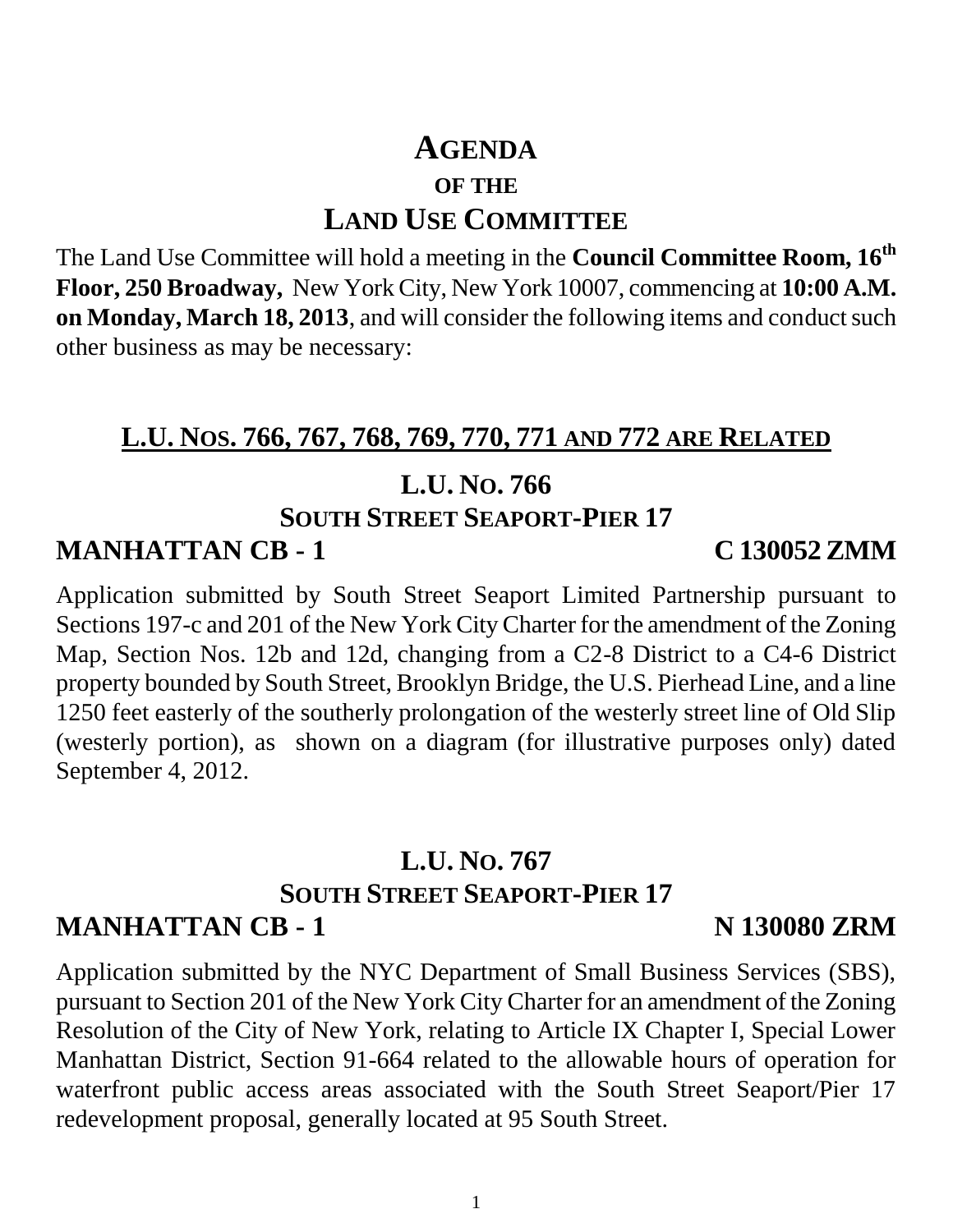### **L.U. NO. 768 SOUTH STREET SEAPORT-PIER 17 MANHATTAN CB - 1 C 130053 ZSM**

Application submitted by South Street Seaport Limited Partnership pursuant to Sections 197-c and 201 of the New York City Charter for the grant of a special permit pursuant to Section 74-743(a)(2) of the Zoning Resolution to modify the yard requirements of Section 62-332 (Rear yards and waterfront yards), in connection with a

proposed commercial development on property located at Pier 17, on the southerly side of South Street between Beekman Street and John Street (Block 73, p/o Lot 10, p/o Lot 8, and p/o Marginal Street, Wharf or Place), within a Large-Scale General Development, in a C4-6 District, within the Special Lower Manhattan District (South Street Seaport Subdistrict).

# **L.U. NO. 769 SOUTH STREET SEAPORT-PIER 17 MANHATTAN CB - 1 C 130054 ZSM**

Application submitted by South Street Seaport Limited Partnership pursuant to Sections 197-c and 201 of the New York City Charter for the grant of a special permit pursuant to Section 74-744(c) of the Zoning Resolution to modify the surface area of signs requirements of Section 32-64 (Surface Area and Illumination Provisions), and the height of signs and roof sign requirements of Section 32-65 (Permitted Projections or Height of Signs), in connection with a proposed commercial development on property located at Pier 17, on the southerly side of South Street between Beekman Street and John Street (Block 73, p/o Lot 10, p/o Lot 8, and p/o Marginal Street, Wharf or Place), within a Large-Scale General Development, in a C4-6 District, within the Special Lower Manhattan District (South Street Seaport Subdistrict).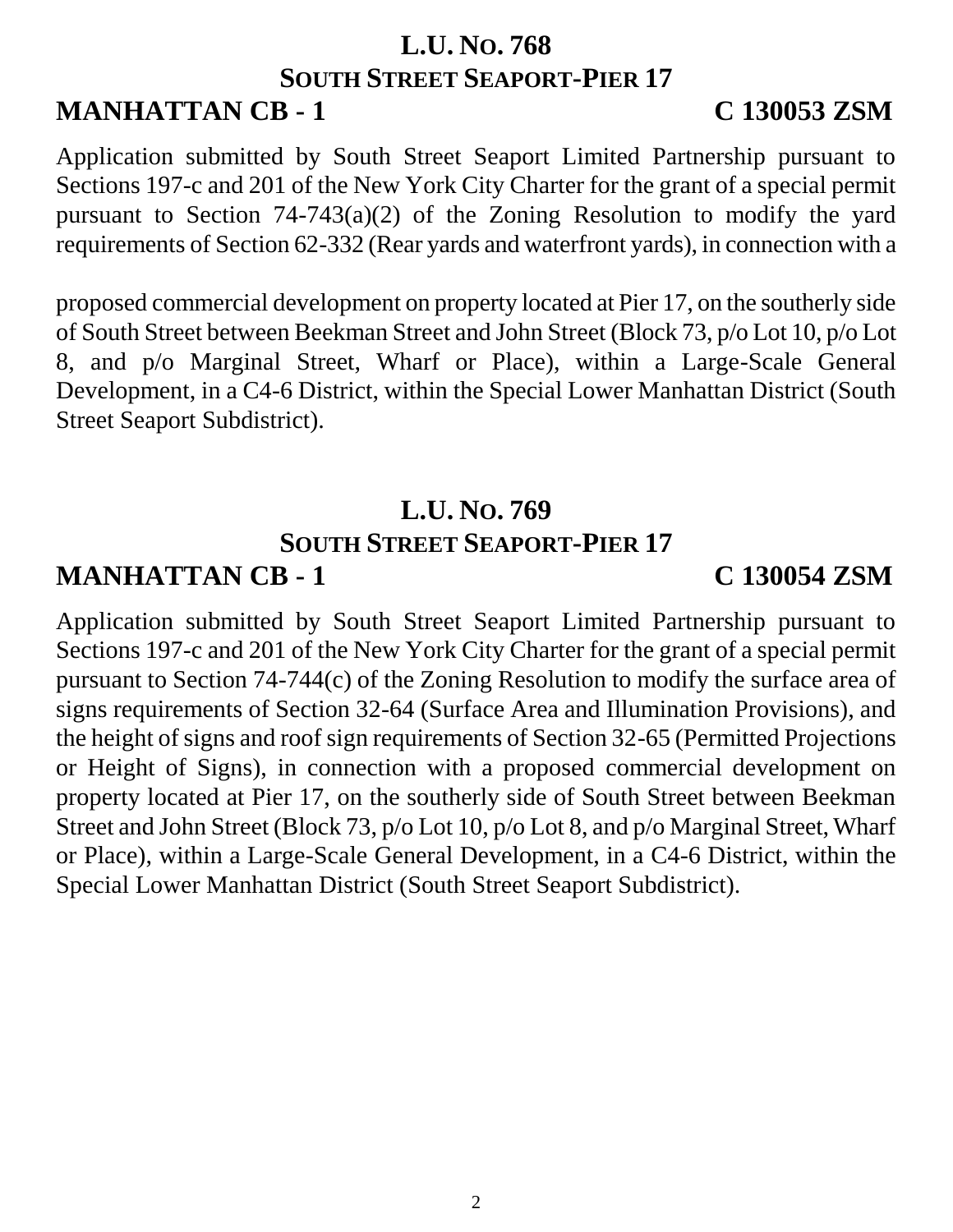### **L.U. NO. 770 SOUTH STREET SEAPORT-PIER 17 MANHATTAN CB - 1 C 130055 ZSM**

Application submitted by South Street Seaport Limited Partnership pursuant to Sections 197-c and 201 of the New York City Charter for the grant of a special permit pursuant to Section 62-834 of the Zoning Resolution to modify the use regulations of

Section 62-241 (Uses on existing piers and platforms) and the height and setback requirements of Section 62-342 (Developments on piers), in connection with a proposed commercial development on property located at Pier 17, on the southerly side of South Street between Beekman Street and John Street (Block 73, p/o Lot 10, p/o Lot 8, and p/o Marginal Street, Wharf or Place), within a Large-Scale General Development, in a C4-6 District, within the Special Lower Manhattan District (South Street Seaport Subdistrict).

### **L.U. NO. 771 SOUTH STREET SEAPORT-PIER 17**

# **MANHATTAN CB - 1 N 130056 ZAM**

Application submitted by South Street Seaport Limited Partnership for the grant of an authorization pursuant to Section 62-822(a) of the Zoning Resolution to modify the minimum dimension requirements of Section 62-50 (GENERAL REQUIREMENTS FOR VISUAL CORRIDORS AND WATERFRONT PUBLIC ACCESS AREAS), in connection with a proposed commercial development on property located at Pier 17, on the southerly side of South Street between Beekman Street and John Street (Block 73, p/o Lot 10, p/o Lot 8, and p/o Marginal Street, Wharf or Place), within a Large-Scale General Development, in a C4-6 District, within the Special Lower Manhattan District (South Street Seaport Subdistrict).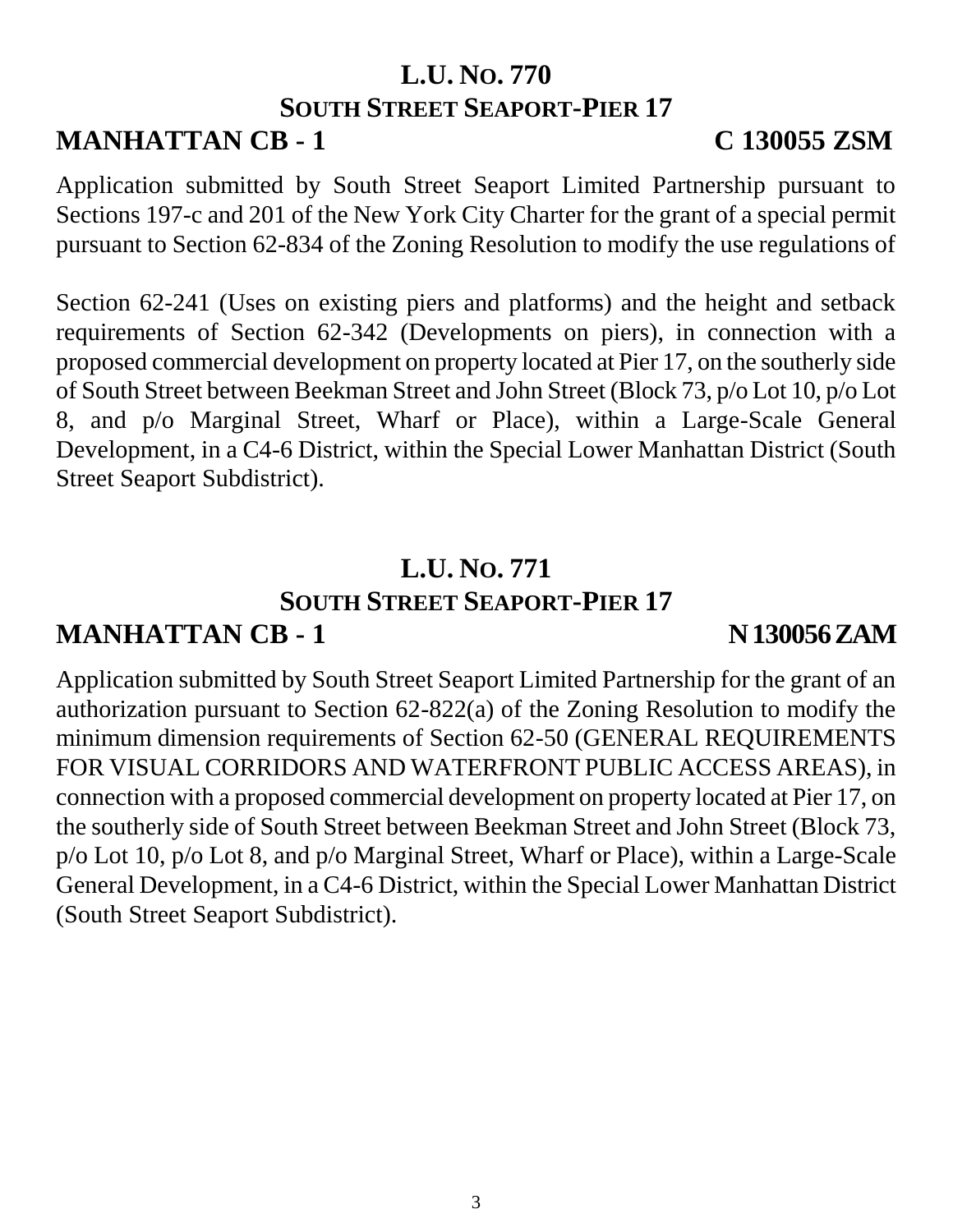# 4

### **L.U. NO. 772 SOUTH STREET SEAPORT-PIER 17 MANHATTAN CB - 1 C 130059 PPM**

Application submitted by the NYC Department of Small Business Services (SBS), pursuant to Section 197-c of the New York City Charter, for the disposition of one city-owned property to the South Street Seaport Limited Partnership, located at Pier 17, on the southerly side of South Street between Beekman Street and John Street (Block 73, p/o Lot 10, p/o Lot 8, and p/o Marginal Street, Wharf or Place), restricted to commercial and community facility uses permitted pursuant to zoning.

### **L.U. NO. 777 VELLA WINE BAR**

# **MANHATTAN CB - 8 20135309 TCM**

Application pursuant to Section 20-226 of the Administrative Code of the City of New York, concerning the petition of Ambiance Wine LLC, d/b/a Vella Wine Bar, for a revocable consent to establish, maintain and operate an unenclosed sidewalk café located at  $1480$   $2<sup>nd</sup>$  Avenue.

## **L.U. NO. 778 SLICE THE PERFECT FOOD MANHATTAN CB - 2 20135312 TCM**

Application pursuant to Section 20-226 of the Administrative Code of the City of New York, concerning the petition of Slice West Village, Ltd., d/b/a Slice The Perfect Food, for a revocable consent to continue to maintain and operate an unenclosed sidewalk café located at 535 Hudson Street.

# **L.U. NO. 779 BONE LICK PARK**

# **MANHATTAN CB - 2 20135267 TCM**

Application pursuant to Section 20-226 of the Administrative Code of the City of New York, concerning the petition of Summit of the World Inc., d/b/a Bone Lick Park, for a revocable consent to continue to maintain and operate an unenclosed sidewalk café located at 75 Greenwich Avenue.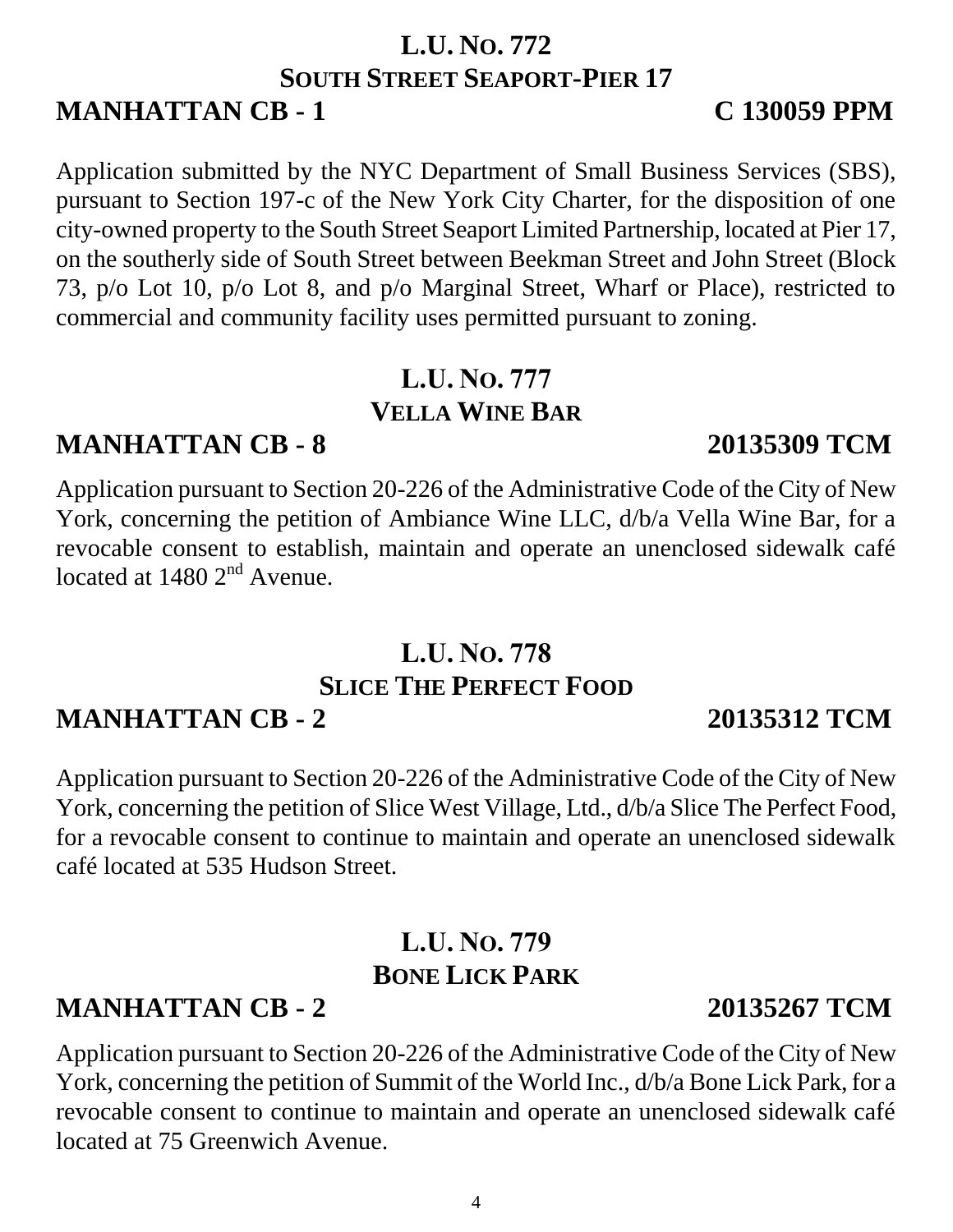# **L.U. NO. 780 AGAVE**

# **MANHATTAN CB - 2 20135381 TCM**

Application pursuant to Section 20-225 of the Administrative Code of the City of New York, concerning the petition of Four Green Fields, LLC, d/b/a Agave, for a revocable consent to establish, maintain and operate an enclosed sidewalk café located at 140 Seventh Avenue South.

# **L.U. NO. 781 YO-BURGER**

### **BRONX CB - 8 20135275 TCX**

Application pursuant to Section 20-226 of the Administrative Code of the City of New York, concerning the petition of Yo-Burger Inc., d/b/a Yo-Burger, for a revocable consent to establish, maintain and operate an unenclosed sidewalk café located at 3720- 3726 Riverdale Avenue.

# **L.U. Nos. 775 and 776**

Proposals subject to Council review and action pursuant to the Urban Development Action Area Act, Article 16 of the New York General Municipal Law, at the request of the Department of Housing Preservation and Development ("HPD"), which requests that the Council:

- 1. Find that the present status of the listed areas tends to impair or arrest the sound growth and development of the municipality and that the proposed Urban Development Action Area Projects are consistent with the policy and purposes of Section 691 of the General Municipal Law;
- 2. Waive the area designation requirements of Section 693 of the General Municipal Law pursuant to said Section;
- 3. Waive the requirements of Sections 197-c and 197-d of the New York City Charter pursuant to Section 694 of the General Municipal Law;